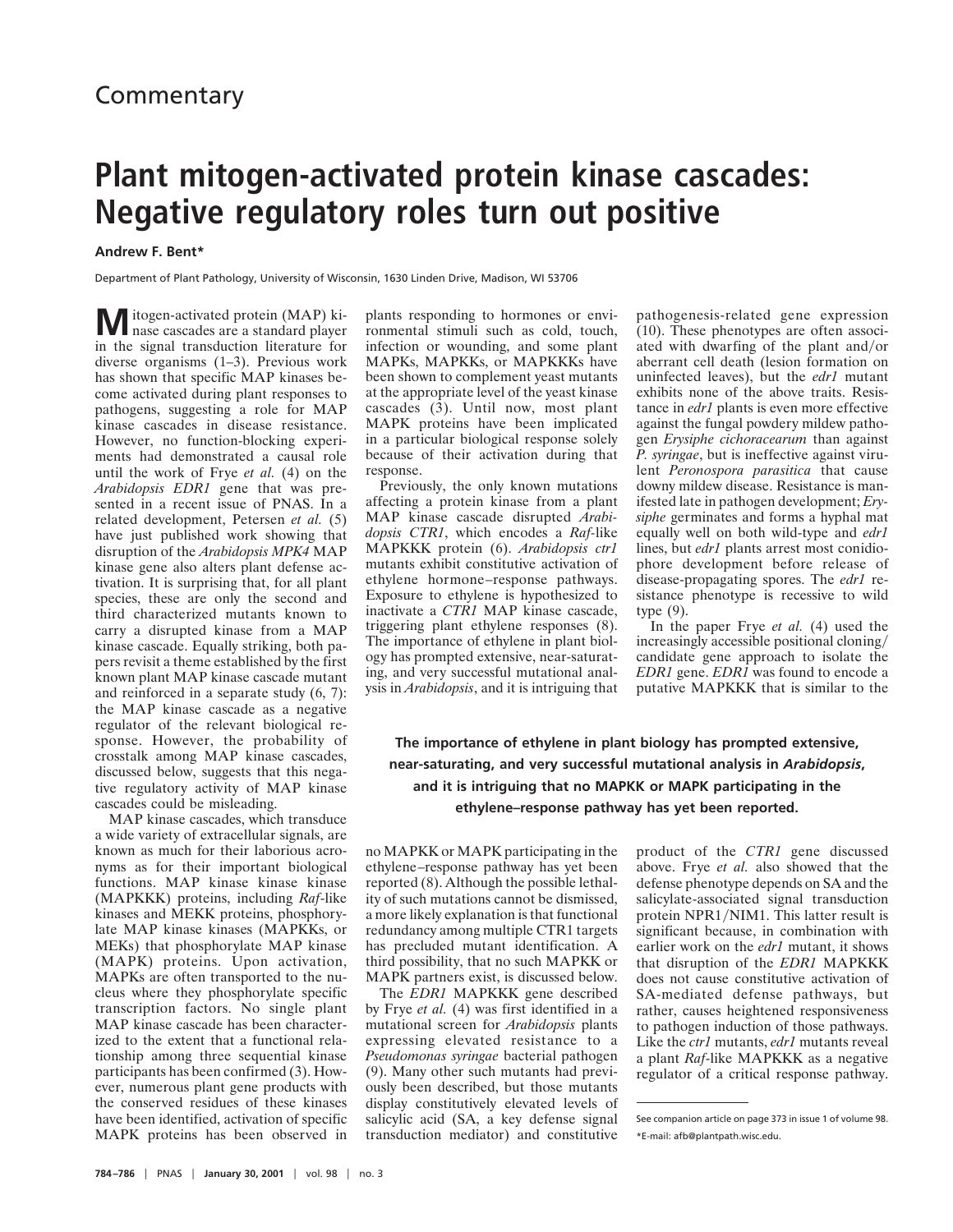But in this case, the response pathway apparently requires additional factors before SA-mediated signaling and downstream defense responses are activated.

A number of biochemical studies have implicated two plant MAPK protein families, wound-induced protein kinase (WIPK) and salicylic acid-induced protein kinase (SIPK), in pathogen-induced defense signal transduction (11–14). SIPK and/or WIPK proteins have been characterized in tobacco, tomato, parsley, and *Arabidopsis*. Activation of SIPK can occur not only in response to wounding or SA, but also in response to pathogen-derived peptide elicitors or specific *R*/*avr*-mediated plant–pathogen interactions (11). An obvious hypothesis is that these proteins are positive signal transduction mediators that activate defense gene expression.

The above sets up a possibly confusing contrast. Positive activation of specific MAP kinases is observed biochemically after elicitation of a defense response. Yet a negative role of MAP kinase cascades is indicated when such responses are elicited by kinase-disrupting mutations (4, 5) or are blocked by overexpression of a functionally active MAPKKK (7). The mechanistic relationship of the *EDR1* MAP-KKK to SIPK and WIPK remains an important unanswered question. In the meantime, the recent work of Petersen *et al.* (5) on an *Arabidopsis MPK4* MAPK mutant may help explain this positiveregulation/negative-regulation contrast.

The *mpk4* MAPK mutant plants described by Petersen *et al.* exhibit the phenotypes common among many *Arabidopsis* elevated resistance mutants: dwarf phenotype, constitutively elevated SA levels, constitutive pathogenesis-related gene expression, and elevated resistance to virulent *P. syringae* and *P. parasitica* (5, 10). These *mpk4* mutant plant phenotypes are shown to depend on SA. Petersen *et al.* also report that in wild-type plants activated MPK4 protein is constitutively present. Mirroring the *ctr1* and *edr1* stories, it is loss of the *MPK4* MAP kinase cascade protein that turns on the plant response. But curiously, the *Arabidopsis* orthologs that encode likely SA-responsive SIPK and/or WIPK proteins are not *MPK4*, but rather *MPK6* (SIPK) and *MPK3* (WIPK) (see, e.g., ref. 12).

Particularly relevant to an explanation of the positive-regulation/negative-regulation contrast, plants homozygous for the recessive *mpk4* mutation were activated for SA responses but blocked for jasmonate-responsive gene expression. Finally!—Mutational evidence implicating a plant MAP kinase cascade in positive regulation of a plant response! Jasmonic acid mediates responses to wounding, insect chewing, and other stimuli and induces a set of responses distinct from those induced by SA. Mutant *mpk4* plants responded normally to a range of other stimuli suspected to be mediated by MAP kinases, indicating that mutation of *MPK4* is not excessively pleiotropic. The most

straightforward interpretation of this jasmonate pathway disruption is that MPK4 protein mediates jasmonateresponsive signal transduction.

An alternative interpretation, that *mpk4* mutation causes broad physi-

ological disruption that indirectly blocks jasmonate signal transduction, is argued against  $(5)$ . Microarray analysis of  $>8,000$ genes revealed a 5-fold or greater increase in constitutive mRNA abundance for only 16 genes, many related to SA-induced defenses, and not for genes related to other cellular processes. But do elevated SA levels or SA responses cause indirect blockage of jasmonate signaling in the *mpk4* mutant? Such blockage can occur (15), but apparently the effect of the *mpk4* mutation on jasmonate signaling is more direct. Jasmonate signaling was still disrupted in *mpk4* mutants even if SA was transgenically degraded and the SA responses were accordingly suppressed (5).

Another hypothesis explaining the apparent negative regulation of SA responses by MPK4 can be proposed: What if wild-type MPK4 protein mediates jasmonate signal transduction, and physically blocks the MAPK that mediates SA responses (*Arabidopsis MPK6* SIPK?) from productive association with other MAP kinase cascade proteins? Mutation of *MPK4* would knock out jasmonate responses and could free that MAP kinase cascade complex for abnormal, constitutive-signaling interaction with SIPK.

There is precedent for this latter hypothesis. In yeast and other systems, crosstalk between different MAP kinase cascades has been observed (1, 2). Multiprotein complexes apparently hold wildtype MAP kinase cascade proteins in physical proximity, ensuring specificity of signaling. For the yeast Fus3p MAPK, single amino acid mutations that disrupt kinase activity do not allow inappropriate use of the complex for signaling via the ''wrong'' kinase, whereas null mutations do allow inappropriate signaling, apparently by leaving a physical opening in the Fus3p-specific MAP kinase cascade protein complex that can be filled by the closely related MAPK Kss1p (2). In other words, the Fus3p protein, in addition to a positive signaling role, has an inhibitory role that maintains signaling specificity by preventing activation of closely related but functionally distinct kinases on stimulation by Fus3p-activating signals.

Petersen *et al.* (5) found that kinase activity, rather than simple presence of the MPK4 protein, is required to negatively

**Increasingly, cellular signaling is being viewed as a web or a net, with proteins at each node capable of receiving inputs from multiple partners and pathways.**

regulate expression of SA-mediated responses. But, in this system, kinase activity may be required for persistent association of MPK4 protein with other MAP kinase cascade proteins or accessory factors. As outlined above,

this association could negatively regulate SA-mediated signal transduction by competing for factors that might otherwise be used by MAPK proteins such as SIPK.

If this scenario is valid, the mutational results with *edr1* and *mpk4* could be misleading. The mutations may not reveal the MAP kinase cascade proteins that participate in the activated plant response in a wild-type plant. Formally, negative regulatory roles of specific MAP kinase cascade proteins are indicated by these mutations. But the results may be consistent with predominantly positive regulation in wild-type plants via other MAP kinase cascades.

Could this hypothesis also explain why mutation of *ctr1* activates ethylene responses, or why overexpression of functional *NPK1* blocks auxin responses (6, 7)? Does the *ctr1* mutation tell us, as widely hypothesized, that ethylene-response signal transduction flows through CTR1 protein in a normal wild-type plant? Or is the effect of mutant *ctr1* on ethylene signaling a coincidental side effect because of atypical availability of MAP kinase cascade proteins, with CTR1 normally participating in some other presently unidentified plant process? The latter would imply that the true ethylene response-mediating MAP kinase cascade proteins have not been identified.

The above scenario can be extended to propose that normal ethylene signal transduction may not involve a MAP kinase cascade. Mutation of CTR1 may cause aberrant activation of ethylene signal transduction downstream of the ethylene receptor but upstream of many other response components. In the absence of other experimental data linking MAP kinase cascades to the many known ethylene signal transduction gene products, this would seem to be a viable hypothesis. The demonstration of direct interaction between CTR1 protein and plant ethylene receptor proteins indicates that the hypothesized direct, negative regulatory role of CTR1 in ethylene signaling may in fact be valid (16). But the above possibilities